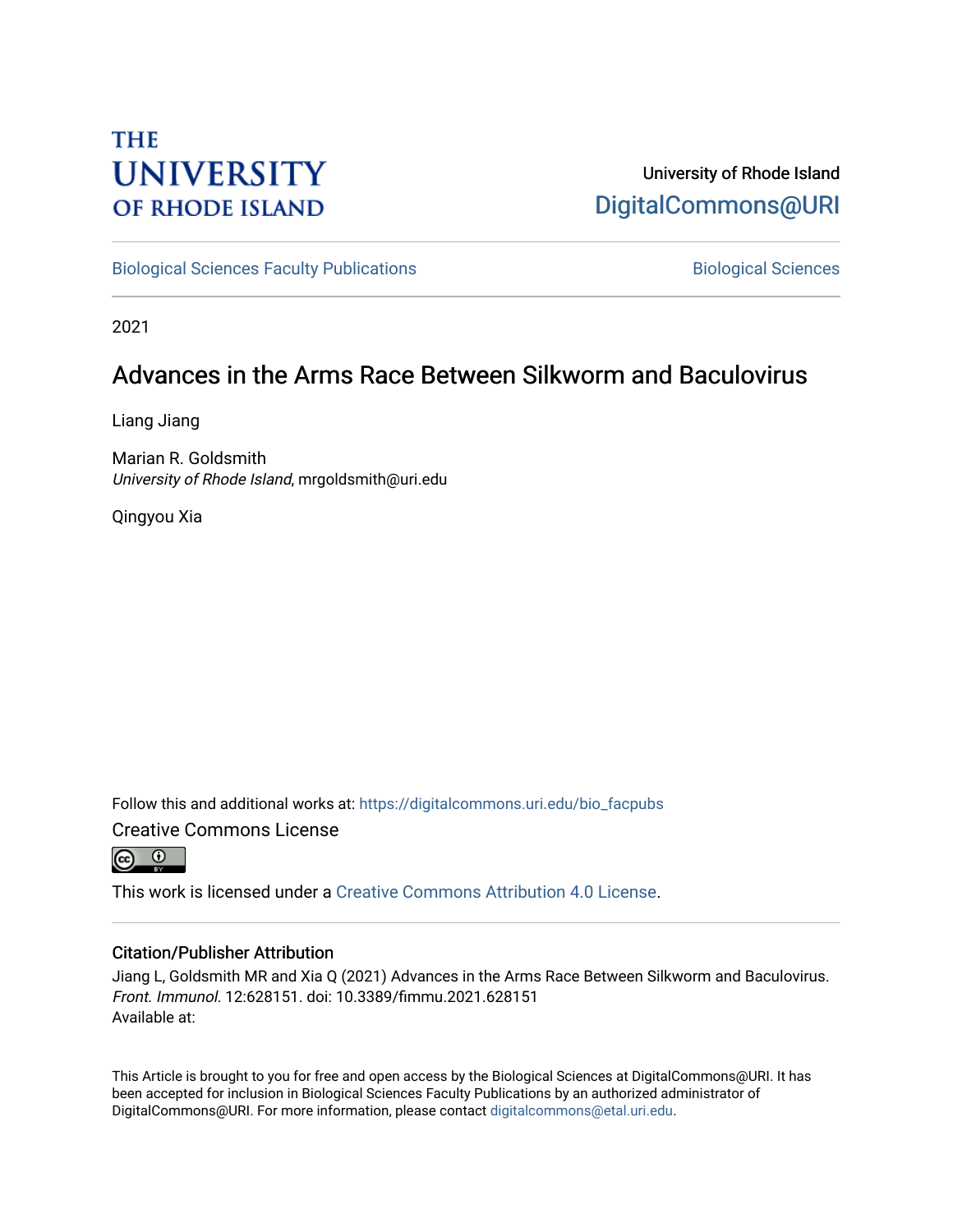



# [Advances in the Arms Race Between](https://www.frontiersin.org/articles/10.3389/fimmu.2021.628151/full) [Silkworm and Baculovirus](https://www.frontiersin.org/articles/10.3389/fimmu.2021.628151/full)

Liang Jiang<sup>1,2\*</sup>, Marian R. Goldsmith<sup>3</sup> and Qingyou Xia<sup>1,2</sup>

<sup>1</sup> State Key Laboratory of Silkworm Genome Biology, Southwest University, Chongqing, China, <sup>2</sup> Biological Science Research Center, Southwest University, Chongqing, China, <sup>3</sup> Department of Biological Sciences, University of Rhode Island, Kingston, RI, United States

Insects are the largest group of animals. Nearly all organisms, including insects, have viral pathogens. An important domesticated economic insect is the silkworm moth Bombyx mori. B. mori nucleopolyhedrovirus (BmNPV) is a typical baculovirus and a primary silkworm pathogen. It causes major economic losses in sericulture. Baculoviruses are used in biological pest control and as a bioreactor. Silkworm and baculovirus comprise a well-established model of insect–virus interactions. Several recent studies have focused on this model and provided novel insights into viral infections and host defense. Here, we focus on baculovirus invasion, silkworm immune response, baculovirus evasion of host immunity, and enhancement of antiviral efficacy. We also discuss major issues remaining and future directions of research on silkworm antiviral immunity. Elucidation of the interaction between silkworm and baculovirus furnishes a theoretical basis for targeted pest control, enhanced pathogen resistance in economically important insects, and bioreactor improvement.

Keywords: antiviral immunity, baculovirus, Bombyx mori nucleopolyhedrovirus, immune evasion, silkworm

## INTRODUCTION

Insects are globally distributed and play vital roles in the biosphere. Lepidoptera is a major insect taxon with an estimated 150,000 to 180,000 described species ([1,](#page-8-0) [2\)](#page-8-0). Many lepidopterans are pests that adversely affect agricultural production. However, the silkworm moth Bombyx mori, the only fully domesticated insect, is an economically important lepidopteran used for silk production in many developing countries ([3](#page-8-0), [4\)](#page-8-0). China is the largest producer of silkworm cocoons, with an annual value for the output of the silk industry of about 200 billion Yuan (about 30 billion USD) [\(3\)](#page-8-0). Pathogenic viruses are severe threats to all organisms and silkworm viruses cause losses of almost 16% of potential cocoon production each year. Bombyx mori nucleopolyhedrovirus (BmNPV) is a primary silkworm pathogen. This typical baculovirus causes major economic losses in sericulture [\(3\)](#page-8-0). Baculovirus is also used as a biological control agent against insect pests and as a bioreactor. The Silkworm Genome Project was completed  $>10$  years ago ([5](#page-8-0)–[8\)](#page-8-0) and promoted B. mori to model insect status in basic and applied research [\(9\)](#page-8-0). Here, we present a broad overview of silkworm– baculovirus interactions. We also discuss the major challenges and future directions of research in silkworm antiviral immunity.

#### **OPEN ACCESS**

#### Edited by:

Humberto Lanz-Mendoza, National Institute of Public Health, **Mexico** 

#### Reviewed by:

Jorge Cime-Castillo, National Institute of Public Health, **Mexico** Jorge Contreras-Garduño, National Autonomous University of Mexico, Mexico Jiaping Xu, Anhui Agricultural University, China

#### \*Correspondence:

Liang Jiang [jiangliang@swu.edu.cn](mailto:jiangliang@swu.edu.cn)

#### Specialty section:

This article was submitted to Comparative Immunology, a section of the journal Frontiers in Immunology

Received: 11 November 2020 Accepted: 04 January 2021 Published: 09 February 2021

#### Citation:

Jiang L, Goldsmith MR and Xia Q (2021) Advances in the Arms Race Between Silkworm and Baculovirus. Front. Immunol. 12:628151. [doi: 10.3389/fimmu.2021.628151](https://doi.org/10.3389/fimmu.2021.628151)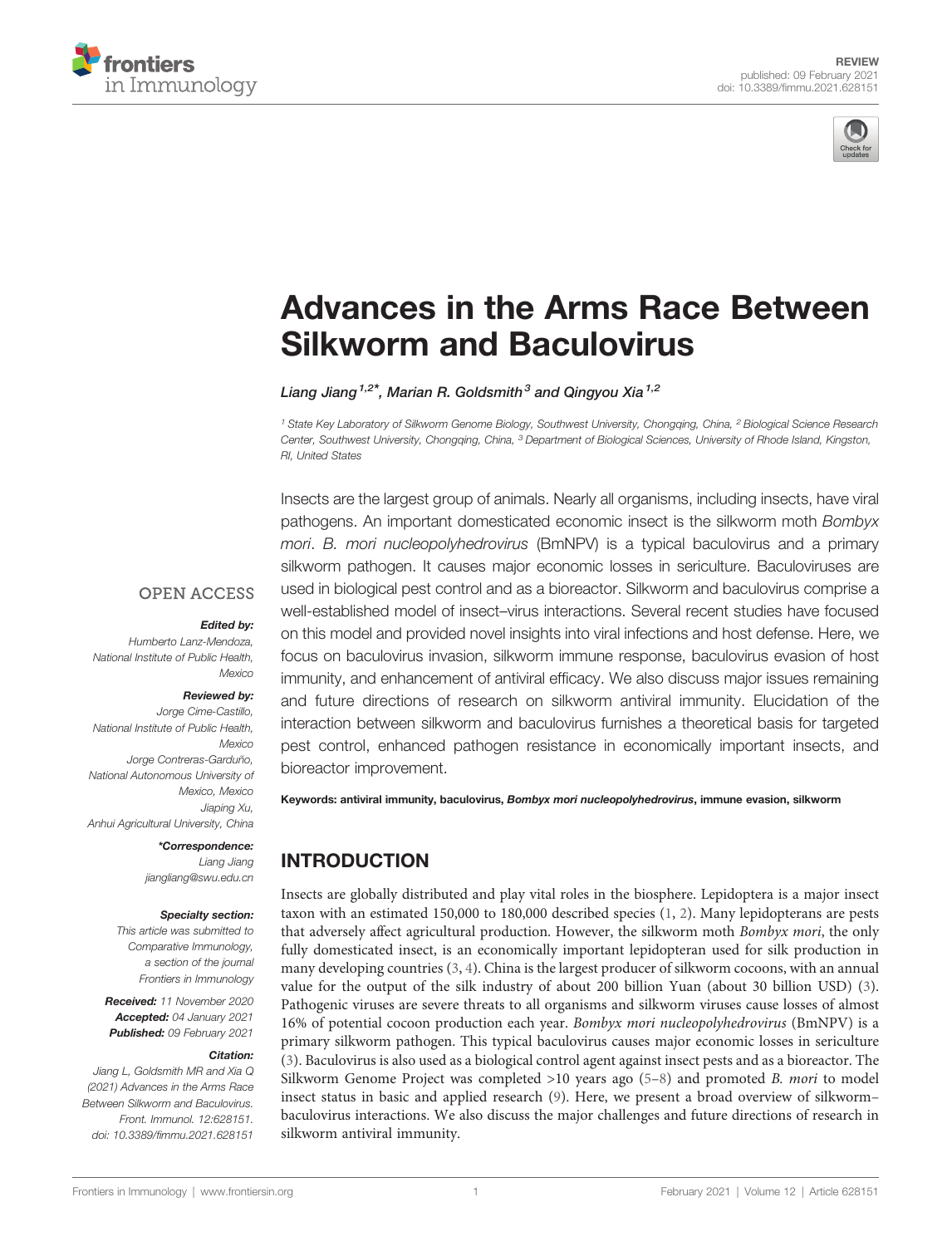#### BACULOVIRUS HOST INVASION MECHANISM

Baculovirus consists of a circular double-stranded DNA genome that combines with capsid proteins to form an enveloped nucleocapsid ([3](#page-8-0), [10\)](#page-8-0). Autographa californica multiple nucleopolyhedrovirus (AcMNPV) is a close relative of BmNPV and the most well studied baculovirus ([11,](#page-8-0) [12](#page-8-0)). Both NPVs are models for basic molecular research which have been used to elucidate the baculovirus infection cycle. The baculovirus replication cycle includes two virion phenotypes, an occlusionderived virus (ODV) and a budded virus (BV). ODVs are packaged in occlusion bodies and induce host infection, whereas BVs spread throughout the host after infection ([12](#page-8-0), [13](#page-8-0)). ODVs and BVs have the same nucleocapsids but different envelopes. BVs mature early during infection and acquire their envelopes from modified host cell membranes. In contrast, ODVs mature late in infection and form their envelopes within host nuclei ([14](#page-9-0), [15](#page-9-0)). BVs and ODVs interact differently with host cells: ODVs fuse with the midgut epithelial cell membrane, whereas BVs are internalized by adsorptive endocytosis ([15\)](#page-9-0).

Baculovirus occurs in the environment in the form of occlusion bodies. For infection, it invades insect larvae mainly by ingestion ([3](#page-8-0)). ODVs are released after these occlusion bodies dissociate in the alkaline environment of larval gut juice. They pass through the peritrophic membrane, invade the midgut, and cause primary infection ([Figure 1](#page-3-0))  $(11-13)$  $(11-13)$  $(11-13)$  $(11-13)$ . Several envelope proteins known as per os infectivity factors (PIFs) are unique to ODVs. They mediate specific ODV binding to midgut columnar epithelial cells and initiate oral infection by binding to receptors ([16](#page-9-0)–[19\)](#page-9-0), after which nucleocapsids enter the epithelial cells via envelope-mediated membrane fusion ([3](#page-8-0), [11\)](#page-8-0). Viral DNA is then released from the nucleocapsids and used as a template to generate new DNA and mRNA [\(3,](#page-8-0) [11\)](#page-8-0).

Baculoviral gene expression occurs in four phases: immediate early, delayed early, late, and very late. In an infected cell, viral DNA replication starts at 8 h post infection (hpi) and represents the transition from the early stage to the late stage [\(20](#page-9-0), [21\)](#page-9-0). During early infection, host RNA polymerase transcribes the viral DNA and produces the elements required for its replication ([15](#page-9-0)). Viral DNA replication and transcription then form nucleocapsid progeny that acquire envelopes by budding from

the host cell membrane. The latter is modified mainly by virally encoded fusion protein GP64 to generate a BV, which causes systemic infection via the host tracheal system [\(13](#page-8-0), [22](#page-9-0), [23](#page-9-0)). At the latter infection stages, progeny ODVs acquire envelopes in the nucleus, possibly derived from nuclear membranes modified by several viral proteins [\(24](#page-9-0)), are subsequently assembled into occlusion bodies and released into the environment after host disintegration ([11,](#page-8-0) [22\)](#page-9-0).

BmNPV BV utilizes multiple strategies to invade host cells ([Figure 1](#page-3-0)). Binding and penetration into host cells by BV of both BmNPV and AcMNPV are mediated by the GP64 envelope glycoprotein which is specific to BV [\(12](#page-8-0), [25](#page-9-0), [26\)](#page-9-0). GP64 contains a cholesterol recognition amino acid consensus (CRAC) domain which is known to be essential for fusion between the BV envelope and mammalian cell membrane [\(26](#page-9-0), [27\)](#page-9-0). The BmN and BmE cell lines are derived from the ovary and embryonic cells of silkworm, respectively. Various endocytic inhibitor assays disclosed that BmNPV BV penetrates BmN cells by clathrin-independent macropinocytic endocytosis mediated by cholesterol on the cell membrane [\(28\)](#page-9-0). The cholesterol transporter BmNPC1 interacts with GP64. Its deficiency inhibits viral penetration rather than viral binding to BmE cells ([29\)](#page-9-0). In contrast, BmNPV BV uses clathrin- and dynamin-dependent endocytosis pathways to penetrate BmN cells. Successful BV entry also requires low pH [\(25](#page-9-0)). A number of studies were performed to identify the host receptor of GP64 [\(12\)](#page-8-0). The membrane protein BmREEPa is not a direct NPV receptor but interacts with GP64 and may participate in BV attachment or binding [\(30\)](#page-9-0). Yeast two-hybrid and coimmunoprecipitation (Co-IP) assays demonstrated that the silkworm protein SINAL10 binds GP64, is concentrated near the cell membrane, and stimulates BmNPV proliferation in BmN cells [\(14](#page-9-0)). Nevertheless, to date, unequivocal identification of a receptor for GP64 remains elusive [\(12](#page-8-0)).

Baculovirus encodes some auxiliary genes to enhance its infection in insect larvae, including viral fibroblast growth factor (vfgf), ecdysteroid (UDP)-glucosyltransferase (egt), and p35 [\(31\)](#page-9-0). Horizontal gene transfer (HGT) between host and pathogen might augment pathogen survival and propagation. Several BmNPV auxiliary genes were acquired from the silkworm genome via HGT. These include egt, vfgf, and protein tyrosine phosphatase (ptp) ([32\)](#page-9-0). BmNPV PTP is a virus-associated structural protein which might have originated from insect ptp-h [\(32](#page-9-0)). Deleting it reduces production of progeny in larval silkworm hosts; moreover, the mutation can be rescued by inserting Bmptp-h into BmNPV ptp-deleted virus ([33\)](#page-9-0), and overexpression of Bmptp-h accelerates BmNPV multiplication in BmE host cells [\(34](#page-9-0)). Other experiments involving deletion and insertion of ptp and egt [\(34](#page-9-0), [35\)](#page-9-0) showed that HGT-derived genes are dispensable for virus production in certain cell lines but affect progeny contents and may control host physiology.

#### SILKWORM IMMUNE RESPONSE TO **BACULOVIRUS**

Innate immune responses in insects control and clear pathogens following infection ([36](#page-9-0), [37](#page-9-0)). Lepidopteran insects have several

Abbreviations: AcMNPV, Autographa californica multiple nucleopolyhedrovirus; AMP, antimicrobial peptide; B. mori, Bombyx mori; BEVS, baculovirus expression vector system; BmEGFR, B. mori epidermal growth factor receptor; Bmhsp19.9, B. mori heat shock protein 19.9; BmNPV, Bombyx mori nucleopolyhedrovirus; BV, budded virus; Co-IP, coimmunoprecipitation; CRAC, cholesterol recognition amino acid consensus; cSPs, clip-domain serine proteases; ECs, effector caspases; egt, ecdysteroid (UDP)-glucosyltransferase; GM, genetically modified; HGT, horizontal gene transfer; hpi, h post infection; IAP, inhibitor of apoptosis; iap-A, iap-antagonist; ICs, initiator caspases; miRNA, microRNA; ODV, occlusion-derived virus; PGRP, peptidoglycan recognition protein; PIF, per os infectivity factor; piRNA, PIWI-associated RNA; PO, phenoloxidase; PPO, prophenoloxidase; pre-miRNA, precursor miRNA; ptp, protein tyrosine phosphatase; RFPs, red fluorescent proteins; RGs, reference genes; RNAi, RNA interference; ROS, reactive oxygen species; siRNAs, short interfering RNAs; SPs, serine proteases; vfgf, viral fibroblast growth factor; VSRs, viral suppressors of RNAi.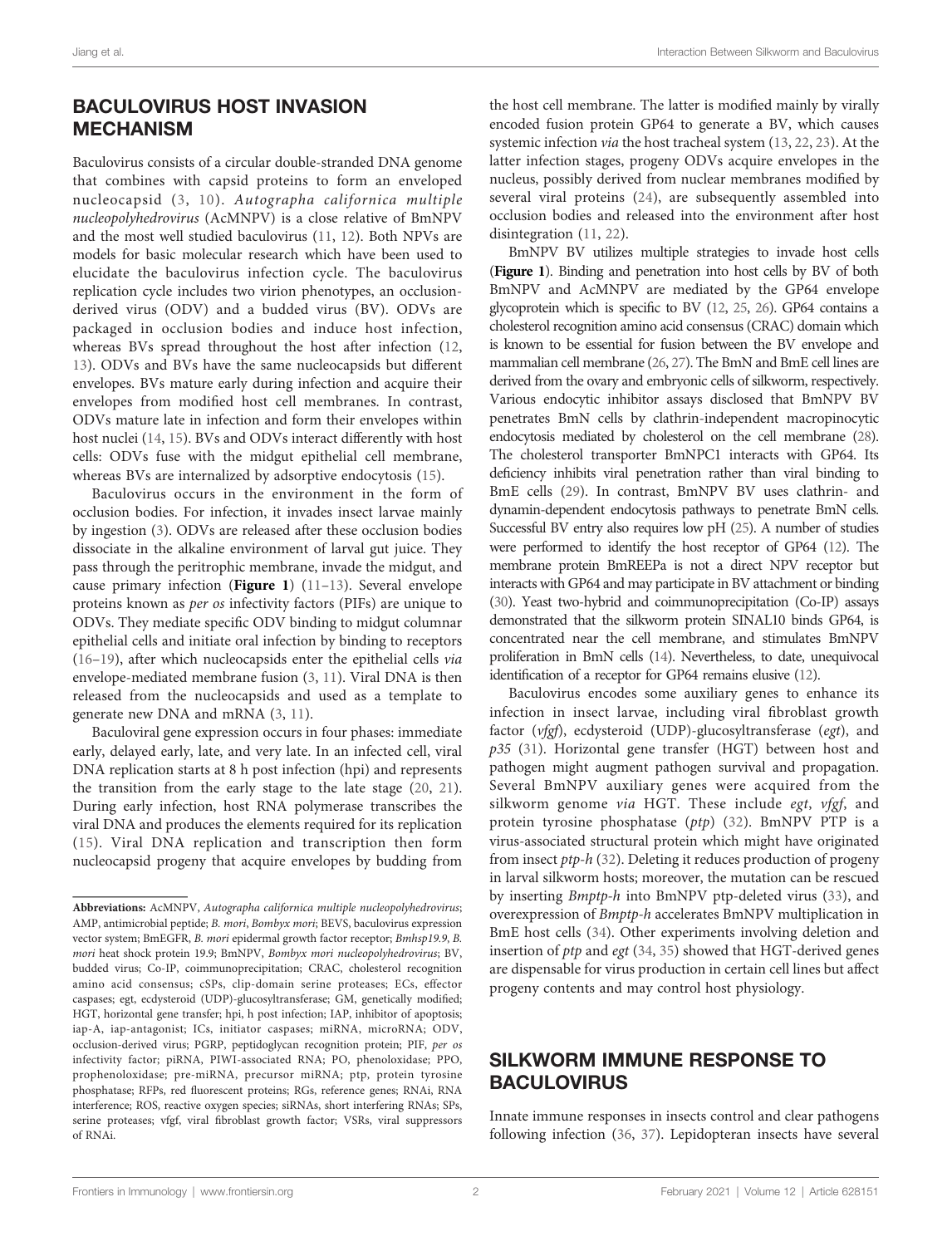<span id="page-3-0"></span>

antiviral immune responses which they use against baculovirus infections. These include global protein synthesis shutdown, rRNA degradation, inactivation by gut juice antiviral proteins, melanization, apoptosis, RNAi-based antiviral response, and host gene-encoded resistance ([Figure 2](#page-4-0)) ([3](#page-8-0), [36](#page-9-0)-[39](#page-9-0)). Among these immune responses, there are relatively few studies on the mechanisms of the first two processes. After AcMNPV infection of B. mori cells, rRNA degradation is triggered by six amino acid residues (positions 514 and 599) of viral protein P143 as a primary antiviral response. Global protein synthesis shutdown then follows viral DNA replication, resulting in abortive infection [\(38](#page-9-0), [40](#page-9-0)). The latter processes are more clearly delineated, and each process is described in turn here.

The insect midgut is the first tissue to be infected after baculovirus ingestion. Hence, it is an important immune organ which acts as a first line of defense against pathogens [\(41](#page-9-0), [42\)](#page-9-0). Several insect gut juice proteins secreted from the midgut have strong antiviral capacity. The antiviral proteins Bmlipase-1 ([43\)](#page-9-0), BmSP-2 [\(44](#page-9-0)), BmNOX ([45\)](#page-9-0), red fluorescent proteins (RFPs) ([46\)](#page-9-0), Bmtryp ([47\)](#page-9-0), and BmLHA [\(48\)](#page-9-0) have been isolated from

silkworm larva gut juice, which inhibit BmNPV at an initial infection stage. The activation of energy synthesis by adenosine signaling following baculovirus infection is a physiological response in the silkworm that supports its innate immunity [\(49\)](#page-9-0). Melanization is a prominent humoral response in insects. It consists of a cascade of clip-domain serine proteases (cSPs) that converts zymogen prophenoloxidase (PPO) into active phenoloxidase (PO), which is negatively regulated by serpins. PO catalyzes melanin formation to encapsulate and kill invading pathogens [\(50](#page-9-0), [51\)](#page-9-0). Baculovirus infection is efficiently blocked by the PPO activation cascade ([50](#page-9-0)). Bmserpin2 knockdown increases PO activity and decreases viral DNA content in silkworm haemolymph infection with BmNPV ([52\)](#page-9-0). The stage of infection at which melanization inhibits baculovirus infection needs further exploration.

Apoptosis is a genetically controlled process that removes unwanted or damaged cells. It serves as an important antiviral defense mechanism in insects [\(15,](#page-9-0) [37,](#page-9-0) [53](#page-10-0)–[55](#page-10-0)). The apoptotic caspase cascade comprises upstream initiator caspases (ICs) and downstream effector caspases (ECs) [\(15](#page-9-0), [53](#page-10-0)) ([Figure 3](#page-5-0)). To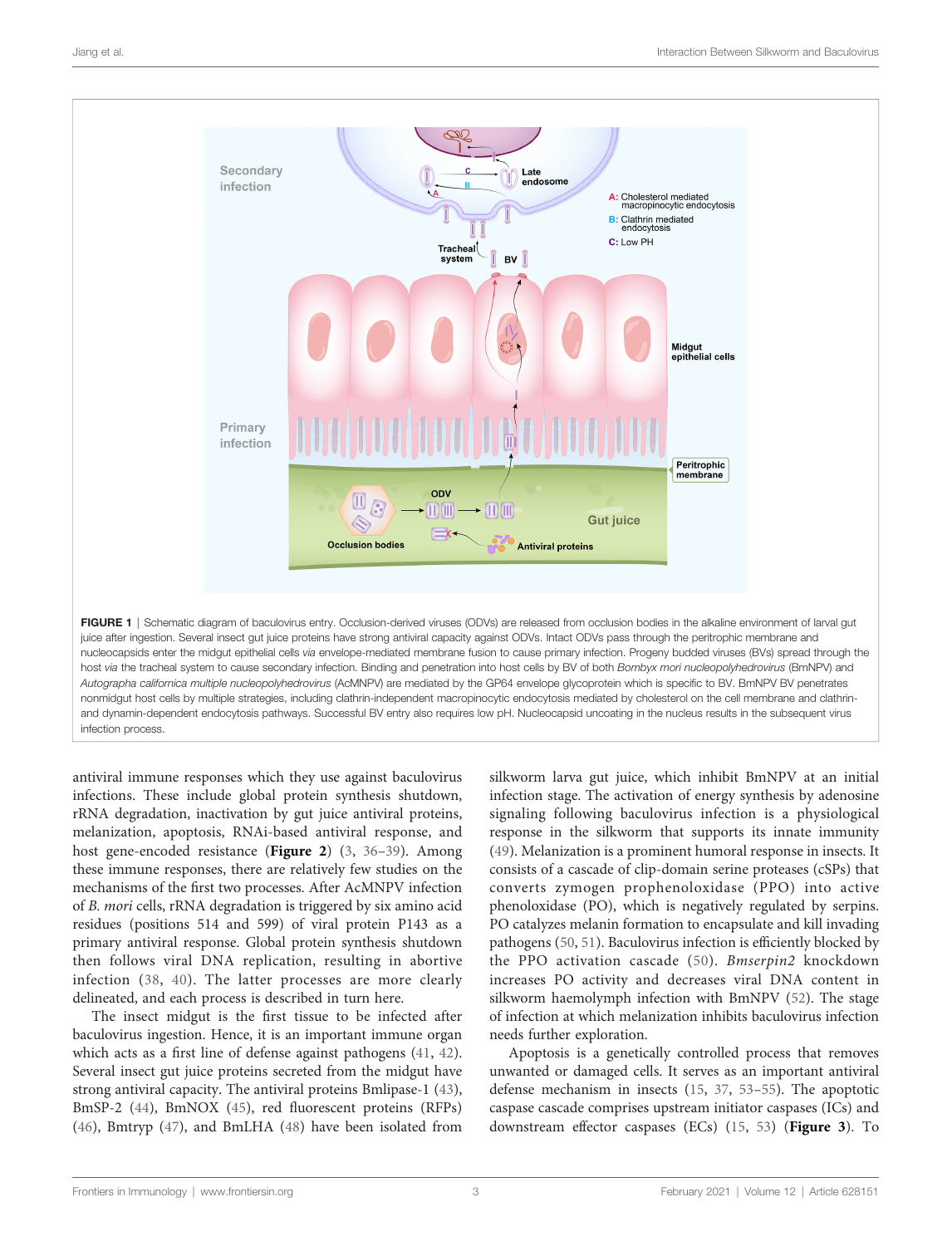<span id="page-4-0"></span>

antiviral apoptosis, melanization, RNAi and regulation of the cell cycle. For example, Bombyx mori nucleopolyhedrovirus (BmNPV) induces Bmserpin2 to inhibit host melanization. Meanwhile, Autographa californica multiple nucleopolyhedrovirus (AcMNPV) p35 inhibits siRNA pathway. Additionally, baculoviruses exploit the miRNA pathway to encode their own miRNAs (such as BmNPV-miR-1 and BmNPV-miR-3) for viral propagation.

initiate apoptosis, ECs are activated by ICs, and then cleave other signaling proteins [\(56](#page-10-0)). In lepidopterans, caspase-1, caspase-2, and caspase-3 are ECs while caspase-5 (Dronc) and caspase-6 (Dredd) are ICs ([57\)](#page-10-0). A cellular inhibitor of apoptosis (IAP) binds caspases, blocks their function, and prevents apoptosis activation in normal cells ([15](#page-9-0), [58\)](#page-10-0). In BmN cells, B. mori iap1 (BmIAP1) interacts with BmDronc and Bmcaspase-1 and downregulates apoptosis [\(58\)](#page-10-0). Apoptotic signaling, which is initiated upon baculovirus infection, promotes iap-antagonist (iap-A) binding to cellular IAP and releases free caspases to facilitate apoptosis [\(15,](#page-9-0) [53](#page-10-0)). The host p53 protein is proapoptotic and triggers antiviral apoptosis upon viral DNA replication. It elevates caspase-3-like protease activity and enhances BmDronc processing in BmN cells after BmNPV infection ([53\)](#page-10-0) ([Figure 3](#page-5-0)). Nevertheless, a DNA damage response, which is elicited upon viral DNA replication, depletes cellular IAP protein, activates apoptosis, and promotes baculovirus multiplication in infected cells ([59](#page-10-0)–[61\)](#page-10-0). Although apoptotic pathways and their associated viral and cellular factors play important roles in regulating the outcome of baculovirus infection in insect cells, their mechanisms and interactions are complex and remain to be fully elucidated.

RNA interference (RNAi) is an ancient post-transcriptional antiviral regulatory process in insects [\(36](#page-9-0), [62](#page-10-0)) whereby the host

RNAi response degrades baculovirus transcripts [\(63](#page-10-0)). In this process, viral infections generate dsRNAs that trigger the RNAi machinery and process them into viral short interfering RNAs (vsiRNAs) that target viral RNA sequences and inhibit viral proliferation ([64](#page-10-0)). Another RNAi response involves the microRNA (miRNA) pathway in which precursor miRNA (pre-miRNA) is cleaved into mature miRNA that regulates gene expression by targeting specific mRNAs ([65](#page-10-0)). Cellular miRNAs also affect viral infections and play important roles in host–pathogen interactions. The silkworm-encoded miRNA bmo-miR-2819 is upregulated at the delayed early stage in infection, and its overexpression inhibits BmNPV proliferation by downregulating viral ie-1 [\(66\)](#page-10-0). Similarly, bmo-miRNA-390 downregulates the expression of BmNPV-cg30 ([67\)](#page-10-0). The PIWIassociated RNA (piRNA) pathway is also involved in an antiviral response but little information is reported in silkworm [\(68\)](#page-10-0). Results from published reports reveal that the siRNA pathway is the major mechanism, whereas the contribution of the miRNA pathway is minor in RNAi antiviral defense of insects (Figure 2).

Innate immune signaling pathways and resistance-related genes play an important role in antiviral defense. The Imd and Toll signaling pathways participate in the antiviral immune response [\(36](#page-9-0), [54](#page-10-0)) but do not seem to play roles in the silkworm BmNPV response. BmNPV infection induces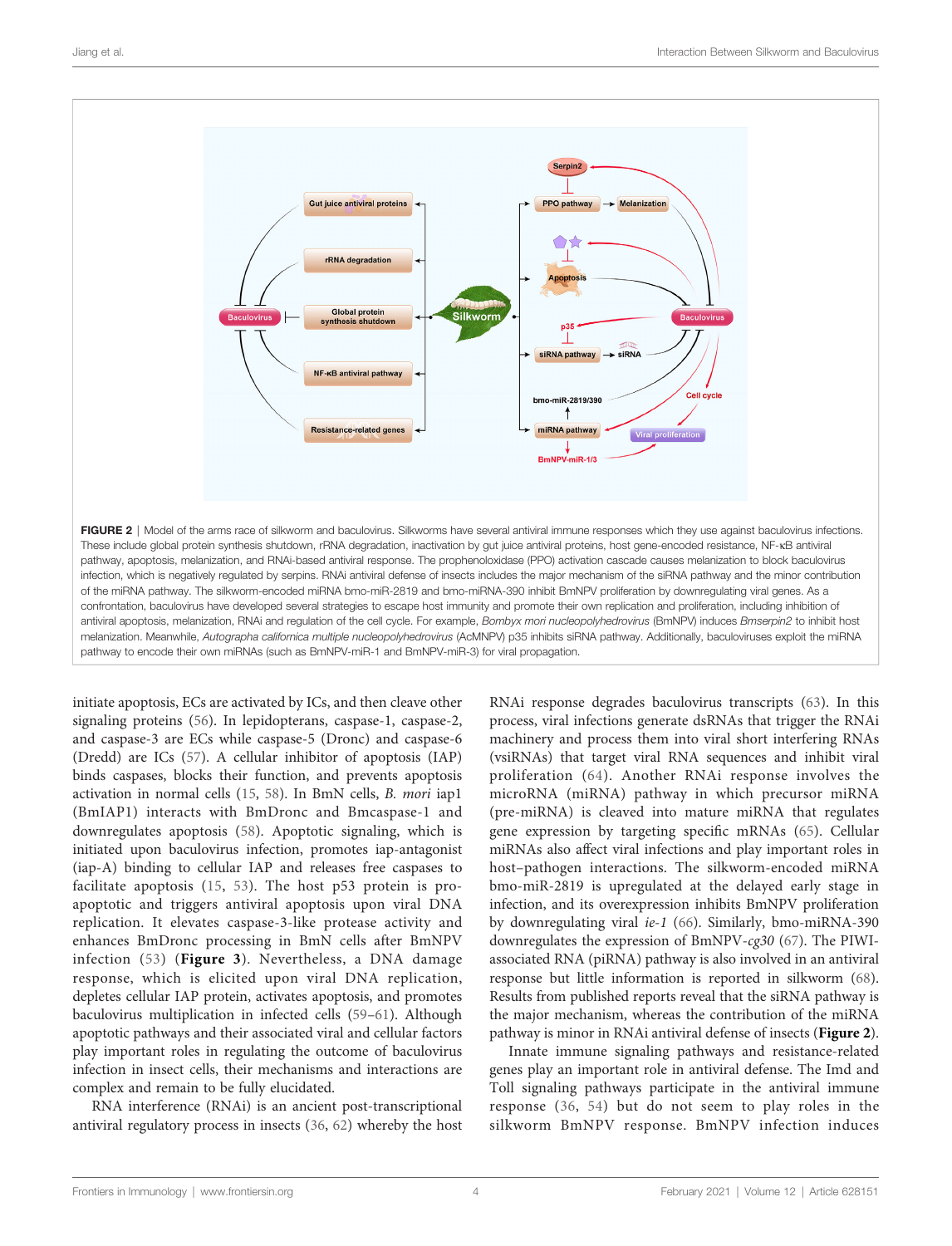<span id="page-5-0"></span>

cGAMP production in BmE cells and BmSTING responds to the cGAMP and activated Dredd caspase-mediated NF-kB antiviral signaling pathways [\(69](#page-10-0)). Antimicrobial peptides (AMPs), humoral immunity, and reactive oxygen species (ROS) may also be involved in the antiviral response [\(45](#page-9-0), [70](#page-10-0)). Dozens of candidate genes regulating the silkworm immune response to baculovirus have been screened via multi-omics using various resistant hosts. However, the functions of only a few of them are verified in cells or individuals. For example, the BmLHA level in the digestive juice of resistant silkworm strains is relatively higher than that of susceptible silkworms, and recombinant BmLHA inhibits BmNPV proliferation in silkworm larvae ([48\)](#page-9-0). Similarly, BmAtlastin-n is highly expressed in resistant BmE-SWU2 cells but not in BmE-SWU1 cells susceptible to BmNPV, and BmAtlastin-n overexpression inhibits BmNPV reproduction in BmE-SWU1 cells and transgenic silkworms [\(71](#page-10-0)). Additionally, B. mori heat shock protein 19.9 (Bmhsp19.9) is upregulated at the late stage after BmNPV challenge in BmE cells and silkworms, and its overexpression markedly inhibits BmNPV proliferation in the hosts [\(72](#page-10-0)). Finally, overexpression of lysozyme BmC-LZM, which is upregulated at the very late stage of BmNPV infection in BmE cells, inhibits BmNPV virus in BmE cells but does not decrease mortality in silkworm larvae [\(73\)](#page-10-0). The anti-BmNPV

mechanisms of the aforementioned resistance-related genes are unclear and merit further investigation.

## VIRAL IMMUNE EVASION MECHANISM

Viruses have developed several strategies to escape host immunity and promote their own replication and proliferation, including inhibition of antiviral melanization, autophagy, apoptosis, RNAi and regulation of the cell cycle ([Figure 2](#page-4-0)). Baculoviruses can suppress host melanization so that they can proliferate. Several SPs (serine proteases) and their homologs are upregulated in response to bacterial or fungal challenge but downregulated in response to baculovirus infection ([50,](#page-9-0) [51\)](#page-9-0). For example, when serpins 5 and 9 are induced by HearNPV in Helicoverpa armigera, they inhibit SPs and melanization and promote viral infection [\(51](#page-9-0)). Similarly, Bmserpin2 is upregulated and PO activity is diminished in haemolymph following BmNPV infection in silkworm. Hence, BmNPV inhibits host melanization by regulating *Bmserpin2* expression ([Figure 2](#page-4-0)) [\(52\)](#page-9-0). Additionally, several potential resistance-related genes such as BmPP2A ([74](#page-10-0)) and BmPEPCK-2 ([75](#page-10-0)) are downregulated by BmNPV to allow robust viral proliferation.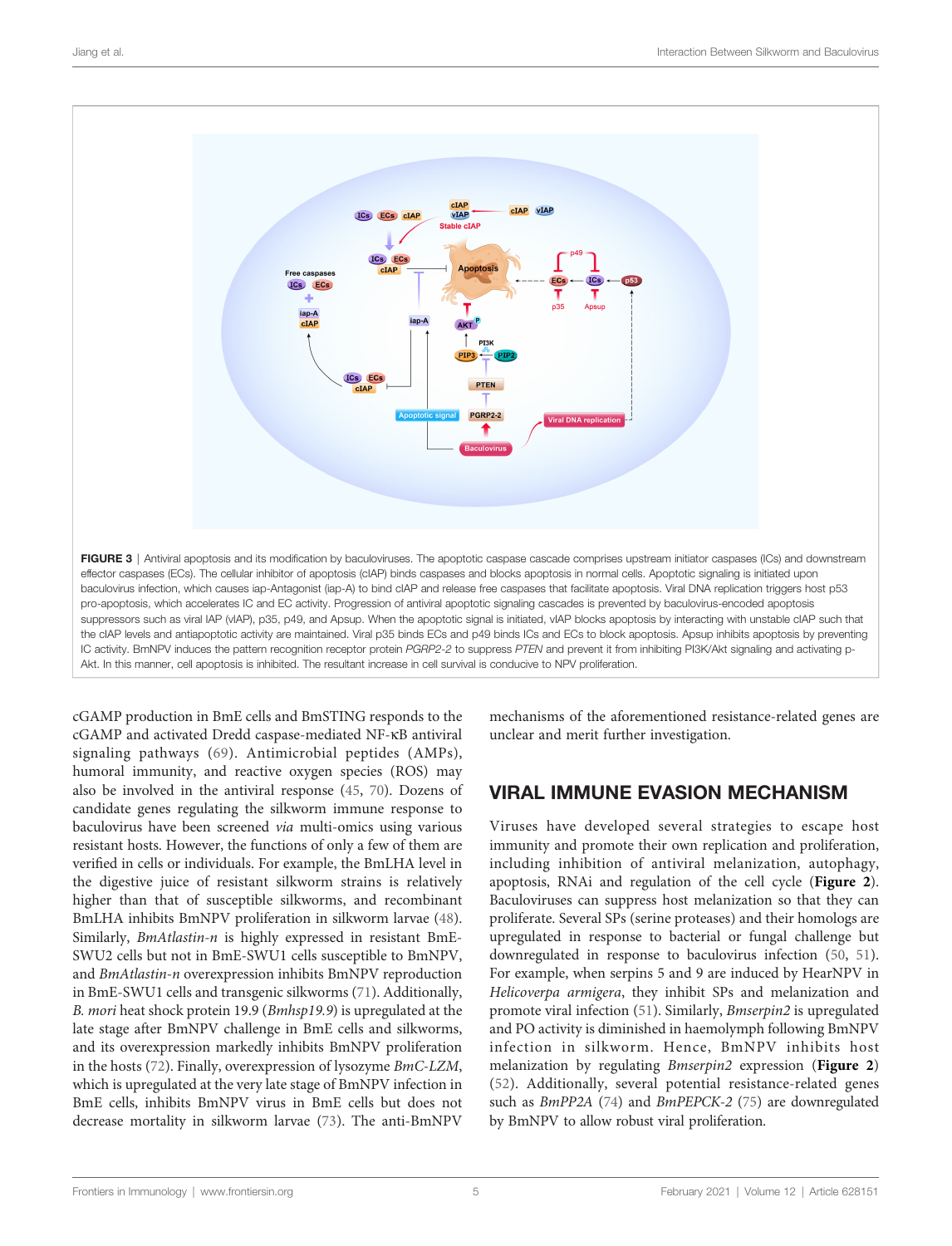Autophagy is a catabolic biological process in the body, which has antiviral efficacy by targeting viruses and sending them to the lysosome for phagocytosis and degradation. At the same time, viruses can also use autophagy to enhance their own replication ([76\)](#page-10-0). However, little is known about the association between BmNPV and autophagy. Atg 6, Atg 7, Atg 8, and Atg 13, proteins involved in various stages of autophagy, are all upregulated in BmN-SWU1 cells ([77\)](#page-10-0) but downregulated in BmE cells ([75\)](#page-10-0) following BmNPV infection, possibly because of the relative differences among cell lines and internal reference genes used in these experiments. Understanding the roles and mechanisms of such immuno-suppressive processes during BmNPV infection is clearly important for future applications to enhance their impact (for pests) or protecting their hosts (for beneficials) and merit further examination.

Baculoviruses can inhibit host antiviral apoptosis through a variety of strategies ([Figure 3](#page-5-0)). The progression of apoptotic signaling cascades is prevented by virus-encoded apoptosis suppressors such as viral IAPs, p35, p49, and Apsup ([55,](#page-10-0) [78](#page-10-0), [79](#page-10-0)). Six IAPs (iap1-6) have been identified in baculoviruses that inhibit apoptosis in insects ([78](#page-10-0)–[80](#page-10-0)). Unlike their cellular counterparts, they lack an N-terminal instability motif ([81\)](#page-10-0) and stabilize cellular IAPs [\(82](#page-10-0)). In a model mechanism, Op-IAP3 derived from OpMNPV blocks apoptosis by interacting with an unstable auto-ubiquitinating host IAP such that cellular IAP levels and antiapoptotic activity are maintained ([82\)](#page-10-0). Similarly, IAP1 and IAP2 from BmNPV interact with BmIAP, and both BmIAP and viral IAPs increase BmNPV proliferation in infected silkworm cells ([80\)](#page-10-0). Numerous studies have shown that viral protein p35 blocks apoptosis by binding ECs ([79,](#page-10-0) [83](#page-10-0), [84](#page-10-0)), and p49 protein binds ICs and ECs and blocks apoptosis ([85](#page-10-0), [86](#page-10-0)). Additionally, Apsup from LdMNPV inhibits apoptosis by preventing proteolytic Dronc (IC) processing [\(87](#page-10-0)). Recently, our research demonstrated that peptidoglycan recognition protein (PGRP) is regulated by virus to inhibit host antiviral apoptosis, which is well known to recognize invading bacteria and fungi to activate host immune defenses [\(54\)](#page-10-0). For example, BmNPV induces BmPGRP2-2 to suppress PTEN and the inhibition of PI3K/Akt signaling, increase p-Akt production and activation, and inhibit cell apoptosis [\(54\)](#page-10-0). Clearly, enhanced host cell survival is beneficial for viral proliferation ([Figure 3](#page-5-0)).

Viruses have evolved strategies to circumvent host antiviral RNAi (siRNA and miRNA pathways). Almost all plant viruses and some insect viruses encode viral suppressors of RNAi (VSRs) to counteract the host siRNA pathway and inhibit vsiRNA production ([88,](#page-10-0) [89](#page-10-0)). AcMNPV p35 is responsible for the suppression of RNAi in various insect cells; its VSR activity acts downstream in the RNAi pathway and is not associated with its antiapoptotic activity [\(89](#page-10-0)). The identification of BmNPV VSRs and clarification of their modes of action require further research. On the other hand, it is evident that baculoviruses exploit the miRNA pathway for their own propagation, suppress cellular miRNAs after infection, encode their own miRNAs, and disrupt host defense mechanisms that interfere with viral propagation ([90](#page-10-0)–[92\)](#page-10-0). For example, BmNPV-miR-1 suppresses host miRNA biogenesis by regulating the exportin-5 cofactor

Ran and enhancing viral multiplication ([92](#page-10-0)). Simultaneously, BmNPV-miR-3 facilitates viral infection by modulating the expression of P6.9 and other late BmNPV genes ([91\)](#page-10-0) ([Figure](#page-4-0) [2](#page-4-0)). Several miRNAs have been predicted in the BmNPV genome; however, only four miRNAs (BmNPV-miR-1, BmNPV-miR-2, BmNPV-miR-3, and BmNPV-miR-4) have been empirically identified ([90\)](#page-10-0) and biological functions of only two miRNAs have been uncovered thus far. Deciphering viral miRNA targets and functions remains a challenging task.

Virus regulation of the host cell cycle might be an important immune evasion strategy and could promote its proliferation. The normal insect cell life cycle is characterized by a complex series of events ranging from cell growth to replication, but this process is disrupted during infection ([15](#page-9-0)). Baculovirus infection arrests the cell cycle at S or G2/M. The AcMNPV protein EC27 arrests the host cell cycle in the G2/M phase, and this arrest enables ODV maturation ([93,](#page-11-0) [94\)](#page-11-0). ERK regulates cell proliferation, differentiation, and apoptosis and is conserved among different species ([95\)](#page-11-0). The ERK signaling pathway is activated during the late phase of BmNPV infection via the B. mori epidermal growth factor receptor (BmEGFR). The latter inhibits cell proliferation and increases viral replication by increasing the G2/M phases of the cell cycle ([96\)](#page-11-0). BmSpry is a negative feedback regulator of the BmEGFR-ERK cascade; its inhibitory activity is upstream of ERK. It is downregulated by BmNPV to elevate ERK phosphorylation (p-ERK), thereby enhancing viral reproduction [\(95](#page-11-0), [97](#page-11-0)). The modification mechanisms of cell cycle phases during baculovirus infection are only partially elucidated and need more experimentation.

## ENHANCEMENT OF HOST ANTIVIRAL **CAPACITY**

No fundamental strategies have been established to cope with BmNPV during sericulture; instead, this industry mainly relies on thorough disinfection and strict breeding operation techniques to prevent virus infectivity. Breeding resistant host insect strains would help contend with baculovirus infection in sericulture [\(3,](#page-8-0) [98,](#page-11-0) [99](#page-11-0)). However, enhancing pathogen resistance in the host is usually accomplished at the expense of economically important traits, which is a major constraint in traditional silkworm breeding methods. This compromise may be avoided by applying transgenic and gene editing techniques [\(3\)](#page-8-0). The antiviral capacity of transgenic silkworms could be enhanced using strategies based on the BmNPV infection process such as inhibiting BmNPV at the initial infection stage via Bmlipase-1 overexpression [\(100](#page-11-0)), targeting BmNPV mRNA with RNAi ([21\)](#page-9-0), inhibiting BmNPV protein synthesis by hycuep32 overexpression ([101\)](#page-11-0), and suppressing BmNPV by regulating the host immune pathway ([54\)](#page-10-0). Antiviral capacity could be further increased by optimizing and integrating the aforementioned anti-BmNPV strategies ([41,](#page-9-0) [42,](#page-9-0) [102\)](#page-11-0). Transgenic CRISPR/Cas9 system-mediated mutagenesis randomly targeting and inactivating the viral genome has been studied as a potential approach against BmNPV infection in silkworm ([103](#page-11-0)).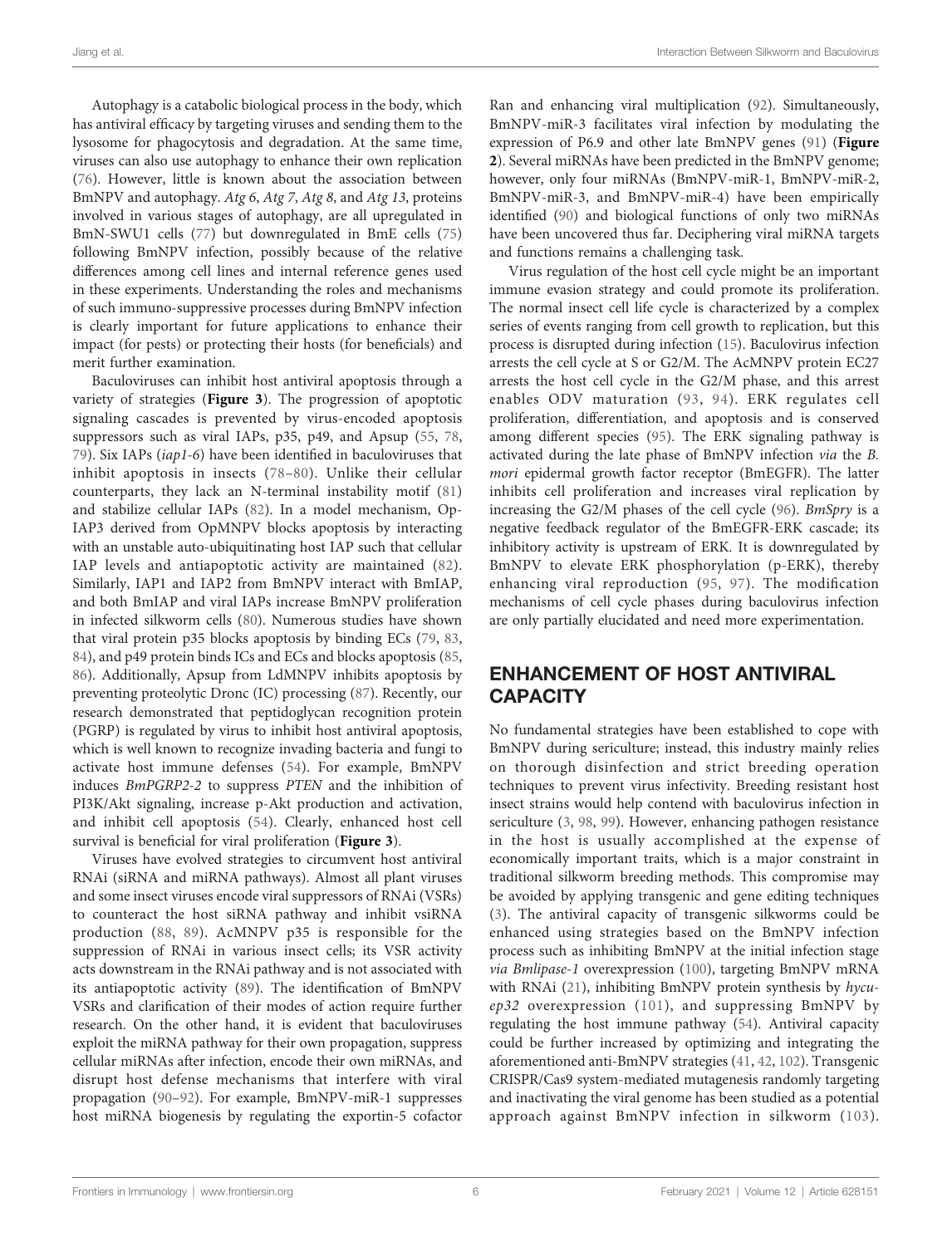Theoretically the inhibitory effect of the CRISPR/Cas9 system (knock out) on the virus should be higher than that of the RNAi system (knock down) when targeting the same viral genes. However, silkworms with inserted DNA fragments expressing dsRNA [\(21\)](#page-9-0) or gRNA [\(103\)](#page-11-0) are all transgenic strains and security assessment is an unavoidable challenge under the conditions of mass rearing practiced in sericulture.

Several drugs have been evaluated for their antiviral activity against BmNPV. The bacterial secondary metabolite prodigiosin inhibits BmNPV in BmN cells and is a potential antiviral compound [\(104\)](#page-11-0). However, its antiviral efficacy must be tested in insect larvae. The single-crystal compound seselin extracted from Aegle marmelos (a kind of citrus fruit) shows antiviral activity against BmNPV in silkworm larvae [\(105](#page-11-0)). AZD8835, AMG319, HS173, AS605240, GDC0941, BEZ235 are PI3K inhibitors and afuresertib is an Akt inhibitor. These seven drugs target the PI3K/Akt pathway to decrease p-Akt and all inhibit BmNPV in BmE cells; nevertheless, only AMG319 and AZD8835 inhibit viral proliferation in silkworm larvae. Of these two, AZD8835 exhibits a stronger antiviral efficacy which might be due to lower drug toxicity in larvae and stronger inhibition of p-Akt [\(106](#page-11-0)). The development of drugs with high antiviral capacity in silkworms could decrease mortality in sericulture. However, their absorption and utilization efficiency, inhibitory efficacy, and cost-effectiveness must be increased while their cytotoxicity is decreased [\(106\)](#page-11-0).

#### MAJOR ISSUES IN SILKWORM ANTIVIRAL **STUDIES**

Several conflicting results have been reported for the same genes in previous studies on the interaction between silkworm and baculovirus. These discrepancies may be explained by the use of different silkworm strains and cell lines as well as inappropriate internal reference genes (RGs). RGs must not be affected by experimental conditions and should be expressed at the same constant level in all samples. Unsuitable RGs lead to the incorrect interpretation of gene expression patterns and functions [\(107\)](#page-11-0). As a widely used example, actin participates in baculovirus proliferation and expression after viral infection in silkworms ([107\)](#page-11-0). Hence, actin cannot serve as the RG for mRNA and protein detection in studies involving the interaction between silkworms and viruses. In contrast, TIF-4A is an appropriate RG for gene expression analysis ([107](#page-11-0)) and GAPDH ([54\)](#page-10-0) is an appropriate internal reference for protein content measurements following viral challenges in silkworms.

Transgenic silkworms with high antiviral capacity have been constructed [\(102](#page-11-0), [103](#page-11-0), [108,](#page-11-0) [109\)](#page-11-0). Nevertheless, their commercial application still faces great challenges. Security assessment must be performed on transgenic silkworms before they are commercialized ([3](#page-8-0)). There are operational guidelines for safety assessments of genetically modified (GM) vertebrates and plants but not for insects, including silkworms. Thus, safety evaluations are difficult to execute on transgenic silkworms. Based on GM animal safety assessment guidelines, we conducted a preliminary evaluation of transgenic silkworms in our laboratory. A classical genetic analysis and molecular characterization of 11 successive generations showed that an inserted foreign DNA fragment was stably inherited in transgenic silkworms ([110\)](#page-11-0). The disposition of the inserted DNA in transgenic silkworms fed to chickens was also examined, with no apparent transfer of transgenic DNA from silkworms to chickens ([111](#page-11-0)). A subacute toxicity test comprising a 28 d feeding study in rats showed that transgenic silkworms are toxicologically equivalent to normal silkworms and are safe for rats [\(112\)](#page-11-0). Transgenic silkworms are unable to survive and reproduce in the field and would not cause environmental risks of competition with other insects, and no interspecific hybridization of transgenic silkworms and Bombyx mandarina was observed in nature, so transgenic silkworms have no risks to biodiversity [\(113\)](#page-11-0). The transgenic silkworms that produce green fluorescent silk have been reared in a sericulture farm in Japan since 2017 ([113](#page-11-0)). Nevertheless, the design of safety assessment procedures and identification of transgenic antiviral silkworm indicators are urgently required as they cannot be the same as those already implemented for GM vertebrates. A notable difference in appropriate safety assessment design is that although GM vertebrates are used for food and feed, transgenic silkworms are used only in silk production.

### FUTURE DIRECTIONS OF SILKWORM ANTIVIRUS RESEARCH

Current research on the mechanisms by which baculovirus penetrates its host has focused mainly on BVs and insect cell lines [\(25,](#page-9-0) [28](#page-9-0)–[30\)](#page-9-0). Some of the constraints of investigations into the interactions between individual insects and baculovirus include limitations in insect genetic manipulation, long experimental periods, and intensive labor. The PIFs of ODV envelopes form complexes that mediate viral invasion in the insect midgut ([16](#page-9-0)–[19\)](#page-9-0). The receptors involved in ODV invasion may also be part of a complex. Screening and identifying ODV receptor genes in the silkworm midgut are difficult exercises. The process of ODV entry must first be clarified in order to develop methods to block BmNPV infection in silkworm. Earlier studies reported that the resistance of silkworms to BmNPV is controlled by major genes and modified by minor genes [\(98\)](#page-11-0); however, a major resistance gene has not yet been identified despite numerous attempts using various methods. Identification of resistance genes and analysis of silkworm antiviral mechanisms against BmNPV merit further investigation. In future experiments, we will screen for negative regulatory factors in the immune pathway using genome-wide CRISPR [\(114\)](#page-11-0) and identify the host proteins that bind the virus by use of inhibitors. The target genes will be knocked out via gene editing to improve silkworm resistance. Immune priming is a new strategy to increase host antiviral capacity [\(115,](#page-11-0) [116](#page-11-0)) and we will clarify its mechanism of action in silkworm. The influences of gut microbes, heat shock response, and DNA methylation on viral silkworm infections will also be evaluated.

The baculovirus expression vector system (BEVS) is a bioreactor for the production of recombinant proteins and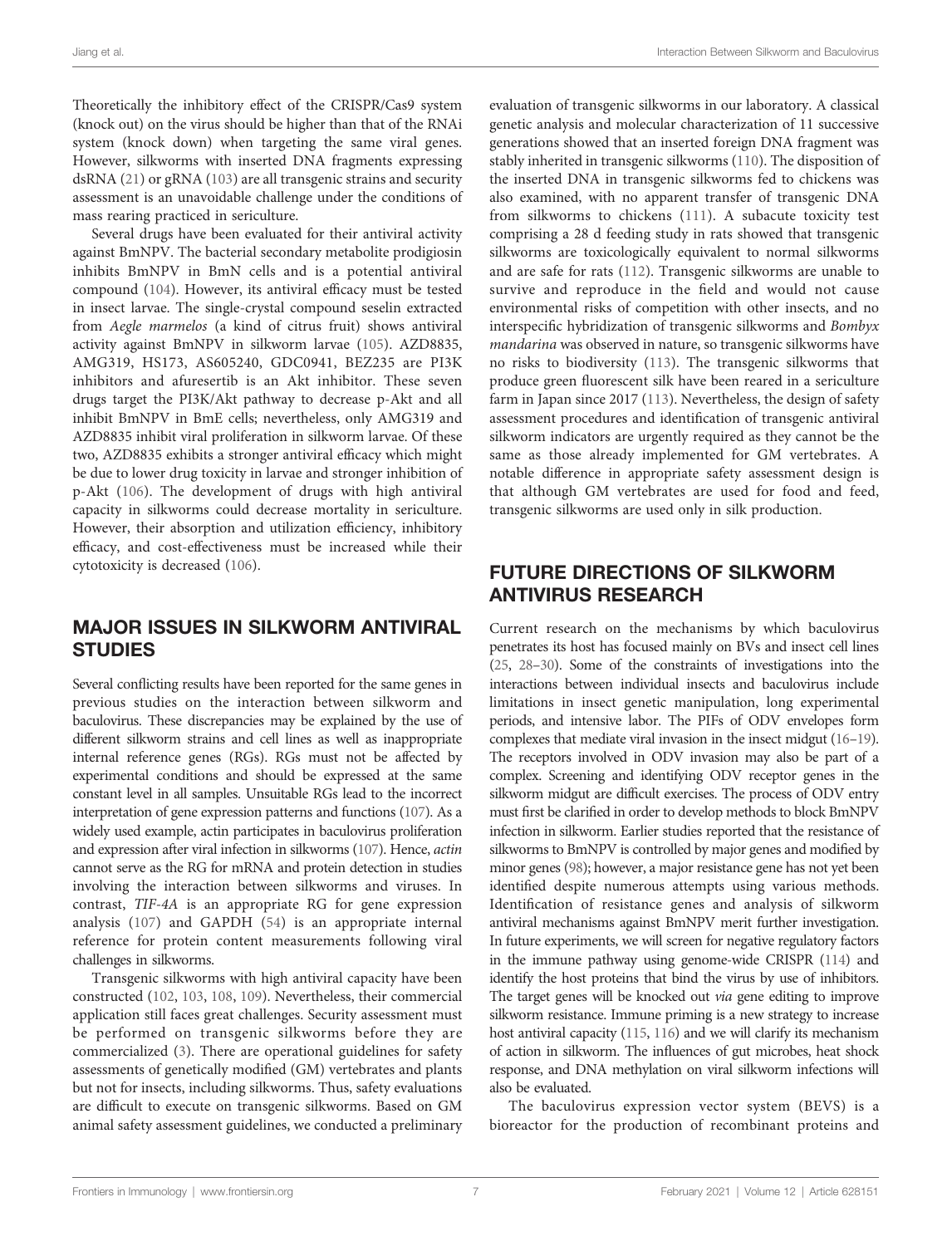<span id="page-8-0"></span>Jiang et al. Interaction Between Silkworm and Baculovirus

vaccines. Several vaccines produced by BEVS have been approved for human and/or veterinary use [\(15](#page-9-0), [117,](#page-11-0) [118\)](#page-11-0). The BEVS was invented using AcMNPV in combination with an insect cell system ([117](#page-11-0)). However, the cost of silkworm rearing is much lower than that of insect cell culture, promoting the use of BmNPV to generate foreign proteins using silkworm larvae as bioreactors. Understanding the baculovirus infection mechanism including modification of host and viral proteins will facilitate application of a combined BmNPV-silkworm system in production of high value-added medical proteins. Explorations of the silkworm immune response to baculovirus will help construct silkworms less sensitive to BmNPV by inhibiting the host immune system and resistance genes, and in combination with BmNPV with attenuated virulence, further reduce the costs of foreign protein fabrication.

Baculoviruses have been applied worldwide as biopesticides for the control of various insect pests ([119,](#page-11-0) [120\)](#page-11-0). Compared to chemical pesticides, baculoviruses are environmentally safe. Nevertheless, their killing rates are low, and their host range is narrow [\(15](#page-9-0), [31](#page-9-0), [119](#page-11-0)). In the future, baculovirus should be modified to expand its target pest host range. Its antagonism against the host immune defense must be strengthened by accentuating viral host immune evasion mechanisms which will enable use of lower viral titers to kill pests faster. Less sensitive insect bioreactors for baculovirus-based biopesticides should be designed to reduce production costs. Further investigations into silkworm antiviral mechanisms will provide a reverse theoretical basis and reference for biological insect pest control.

#### **CONCLUSION**

Viruses exert strong selection pressure on their hosts to evolve resistance pathways. In turn, these genetic modifications enable viruses to escape host antiviral mechanisms. This arms race

#### **REFERENCES**

- 1. Kawahara AY, Plotkin D, Espeland M, Meusemann K, Toussaint EFA, Donath A, et al. Phylogenomics reveals the evolutionary timing and pattern of butterflies and moths. Proc Natl Acad Sci U S A (2019) 116(45):22657–63. doi: [10.1073/pnas.1907847116](https://doi.org/10.1073/pnas.1907847116)
- 2. Misof B, Liu S, Meusemann K, Peters RS, Donath A, Mayer C, et al. Phylogenomics resolves the timing and pattern of insect evolution. Science (2014) 346(6210):763–7. doi: [10.1126/science.1257570](https://doi.org/10.1126/science.1257570)
- 3. Jiang L, Xia Q. The progress and future of enhancing antiviral capacity by transgenic technology in the silkworm Bombyx mori. Insect Biochem Mol Biol (2014) 48:1–7. doi: [10.1016/j.ibmb.2014.02.003](https://doi.org/10.1016/j.ibmb.2014.02.003)
- 4. Goldsmith MR, Shimada T, Abe H. The genetics and genomics of the silkworm, Bombyx mori. Annu Rev Entomol (2005) 50:71–100. doi: [10.1146/](https://doi.org/10.1146/annurev.ento.50.071803.130456) [annurev.ento.50.071803.130456](https://doi.org/10.1146/annurev.ento.50.071803.130456)
- 5. Xia Q, Zhou Z, Lu C, Cheng D, Dai F, Li B, et al. A draft sequence for the genome of the domesticated silkworm (Bombyx mori). Science (2004) 306 (5703):1937–40. doi: [10.1126/science.1102210](https://doi.org/10.1126/science.1102210)
- 6. Mita K, Kasahara M, Sasaki S, Nagayasu Y, Yamada T, Kanamori H, et al. The genome sequence of silkworm, Bombyx mori. DNA Res An Int J Rapid Publ Rep Genes Genomes (2004) 11(1):27–35. doi: [10.1093/dnares/11.1.27](https://doi.org/10.1093/dnares/11.1.27)

favors host defense diversification and the development of viral escape mechanisms [\(37\)](#page-9-0). Several factors contribute to viral coevolution with its natural host. A complete elucidation of antiviral immunity and immune evasion is challenging as numerous complex pathways are involved ([37](#page-9-0)). Hence, BmNPV research should focus on actual silkworms rather than cell lines and novel technologies such as gene editing and valueadded protein biosynthesis. Studies involving the silkworm– baculovirus model are highly informative as they disclose original antiviral strategies, immune evasion mechanisms, and weaknesses of viruses. In this way, genetic antiviral improvement of silkworms may be achieved along with the development of more effective approaches to control lepidopteran and other insect pests. These applications, along with the realization of more productive and efficient bioreactors for novel baculovirusinsect-derived products, are promising applications for the future.

### AUTHOR CONTRIBUTIONS

LJ: analyzed data, drew figure, drafted the article, and supervision. MG: review and editing. QX: supervision. All authors contributed to the article and approved the submitted version.

#### ACKNOWLEDGMENTS

We thank Prof. Zhihong Hu for critical reading of the manuscript. This work was funded by the National Natural Science Foundation of China (no. 31501875), the Fundamental Research Funds for the Central Universities (SWU120029, XDJK2020C006), and the Venture & Innovation Support Program for Chongqing Overseas Returnees (cx2019152).

- 7. International Silkworm Genome, C. The genome of a lepidopteran model insect, the silkworm Bombyx mori. Insect Biochem Mol Biol (2008) 38 (12):1036–45. doi: [10.1016/j.ibmb.2008.11.004](https://doi.org/10.1016/j.ibmb.2008.11.004)
- 8. Xia Q, Guo Y, Zhang Z, Li D, Xuan Z, Li Z, et al. Complete resequencing of 40 genomes reveals domestication events and genes in silkworm (Bombyx). Science (2009) 326(5951):433–6. doi: [10.1126/science.1176620](https://doi.org/10.1126/science.1176620)
- 9. Xia Q, Li S, Feng Q. Advances in silkworm studies accelerated by the genome sequencing of Bombyx mori. Annu Rev Entomol (2014) 59:513–36. doi: [10.1146/annurev-ento-011613-161940](https://doi.org/10.1146/annurev-ento-011613-161940)
- 10. Gomi S, Majima K, Maeda S. Sequence analysis of the genome of Bombyx mori nucleopolyhedrovirus. J Gen Virol (1999) 80( Pt 5):1323–37. doi: [10.1099/0022-1317-80-5-1323](https://doi.org/10.1099/0022-1317-80-5-1323)
- 11. Keddie BA, Aponte GW, Volkman LE. The pathway of infection of Autographa californica nuclear polyhedrosis virus in an insect host. Science (1989) 243(4899):1728–30. doi: [10.1126/science.2648574](https://doi.org/10.1126/science.2648574)
- 12. Blissard GW, Theilmann DA. Baculovirus Entry and Egress from Insect Cells. Annu Rev Virol (2018) 5:113–39. doi: [10.1146/annurev-virology-](https://doi.org/10.1146/annurev-virology-092917-043356)[092917-043356](https://doi.org/10.1146/annurev-virology-092917-043356)
- 13. Rahman MM, Gopinathan KP. Systemic and in vitro infection process of Bombyx mori nucleopolyhedrovirus. Virus Res (2004) 101(2):109–18. doi: [10.1016/j.virusres.2003.12.027](https://doi.org/10.1016/j.virusres.2003.12.027)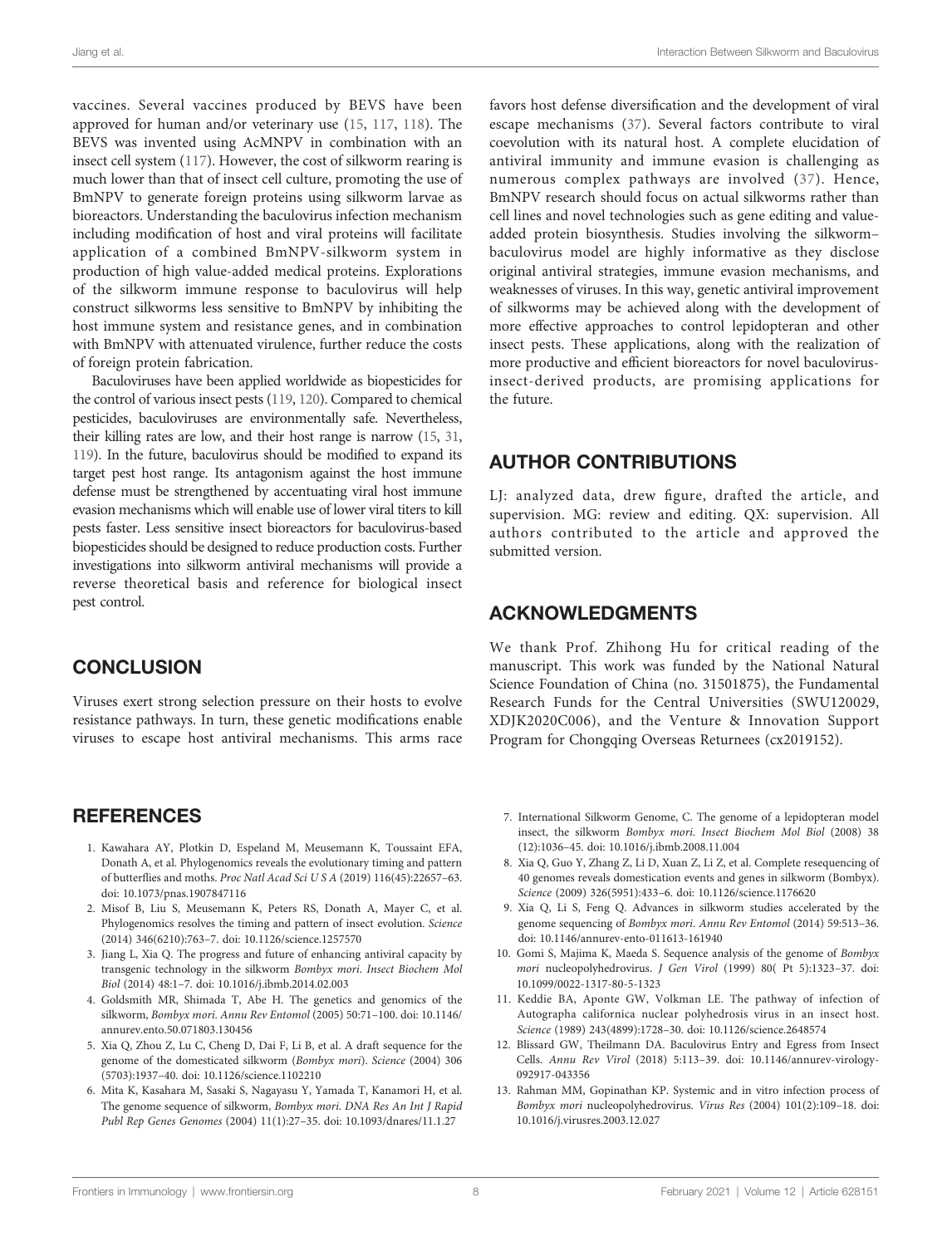- <span id="page-9-0"></span>14. Feng M, Kong X, Zhang J, Xu W, Wu X. Identification of a novel host protein SINAL10 interacting with GP64 and its role in Bombyx mori nucleopolyhedrovirus infection. Virus Res (2018) 247:102–10. doi: [10.1016/j.virusres.2018.02.005](https://doi.org/10.1016/j.virusres.2018.02.005)
- 15. Saxena A, Byram PK, Singh SK, Chakraborty J, Murhammer D, Giri L. A structured review of baculovirus infection process: integration of mathematical models and biomolecular information on cell-virus interaction. J Gen Virol (2018) 99(9):1151–71. doi: [10.1099/jgv.0.001108](https://doi.org/10.1099/jgv.0.001108)
- 16. Xiang X, Chen L, Guo A, Yu S, Yang R, Wu X. The Bombyx mori nucleopolyhedrovirus (BmNPV) ODV-E56 envelope protein is also a per os infectivity factor. Virus Res (2011) 155(1):69–75. doi: [10.1016/](https://doi.org/10.1016/j.virusres.2010.08.024) [j.virusres.2010.08.024](https://doi.org/10.1016/j.virusres.2010.08.024)
- 17. Boogaard B, van Lent JWM, Theilmann DA, Erlandson MA, van Oers MM. Baculoviruses require an intact ODV entry-complex to resist proteolytic degradation of per os infectivity factors by co-occluded proteases from the larval host. J Gen Virol (2017) 98(12):3101–10. doi: [10.1099/jgv.0.000974](https://doi.org/10.1099/jgv.0.000974)
- 18. Wang X, Shang Y, Chen C, Liu SR, Chang M, Zhang N, et al. Baculovirus Per Os Infectivity Factor Complex: Components and Assembly. J Virol (2019) 93 (6):e02053-18. doi: [10.1128/JVI.02053-18](https://doi.org/10.1128/JVI.02053-18)
- 19. Boogaard B, van Oers MM, van Lent JWM. An Advanced View on Baculovirus per Os Infectivity Factors. Insects (2018) 9(3):84. doi: [10.3390/](https://doi.org/10.3390/insects9030084) [insects9030084](https://doi.org/10.3390/insects9030084)
- 20. Huh NE, Weaver RF. Categorizing Some Early and Late Transcripts Directed by the Autographa-Californica Nuclear Polyhedrosis-Virus. J Gen Virol (1990) 71:2195–200. doi: [10.1099/0022-1317-71-9-2195](https://doi.org/10.1099/0022-1317-71-9-2195)
- 21. Jiang L, Zhao P, Wang GH, Cheng TC, Yang Q, Jin SK, et al. Comparison of factors that may affect the inhibitory efficacy of transgenic RNAi targeting of baculoviral genes in silkworm, Bombyx mori. Antivir Res (2013) 97(3):255– 63. doi: [10.1016/j.antiviral.2012.12.020](https://doi.org/10.1016/j.antiviral.2012.12.020)
- 22. Slack J, Arif BM. The baculoviruses occlusion-derived virus: Virion structure and function. Adv Virus Res (2007) 69:99–165. doi: [10.1016/S0065-3527\(06\)69003-9](https://doi.org/10.1016/S0065-3527(06)69003-9)
- 23. Engelhard EK, Kammorgan LNW, Washburn JO, Volkman LE. The Insect Tracheal System - a Conduit for the Systemic Spread of Autographa-Californica-M Nuclear Polyhedrosis-Virus. Proc Natl Acad Sci U S A (1994) 91(8):3224–7. doi: [10.1073/pnas.91.8.3224](https://doi.org/10.1073/pnas.91.8.3224)
- 24. Braunagel SC, Summers MD. Molecular biology of the baculovirus occlusion-derived virus envelope. Curr Drug Targets (2007) 8(10):1084– 95. doi: [10.2174/138945007782151315](https://doi.org/10.2174/138945007782151315)
- 25. Feng M, Zhang JJ, Xu WF, Wang HP, Kong XS, Wu XF. Bombyx mori nucleopolyhedrovirus utilizes a clathrin and dynamin dependent endocytosis entry pathway into BmN cells. Virus Res (2018) 253:12–9. doi: [10.1016/j.virusres.2018.05.020](https://doi.org/10.1016/j.virusres.2018.05.020)
- 26. Kataoka C, Kaname Y, Taguwa S, Abe T, Fukuhara T, Tani H, et al. Baculovirus GP64-Mediated Entry into Mammalian Cells. J Virol (2012) 86(5):2610–20. doi: [10.1128/JVI.06704-11](https://doi.org/10.1128/JVI.06704-11)
- 27. Luz-Madrigal A, Asanov A, Camacho-Zarco AR, Sampieri A, Vaca L. A Cholesterol Recognition Amino Acid Consensus Domain in GP64 Fusion Protein Facilitates Anchoring of Baculovirus to Mammalian Cells. J Virol (2013) 87(21):11894–907. doi: [10.1128/JVI.01356-13](https://doi.org/10.1128/JVI.01356-13)
- 28. Huang JS, Hao BF, Cheng C, Liang F, Shen XJ, Cheng XW. Entry of Bombyx mori nucleopolyhedrovirus into BmN cells by cholesterol-dependent macropinocytic endocytosis. Biochem Bioph Res Co (2014) 453(1):166–71. doi: [10.1016/j.bbrc.2014.09.073](https://doi.org/10.1016/j.bbrc.2014.09.073)
- 29. Li ZH, Fan YP, Wei JH, Mei XOG, He Q, Zhang YH, et al. Baculovirus Utilizes Cholesterol Transporter NIEMANN-Pick C1 for Host Cell Entry. Front Microbiol (2019) 10:2825. doi: [10.3389/fmicb.2019.02825](https://doi.org/10.3389/fmicb.2019.02825)
- 30. Dong XL, Liu TH, Wang W, Pan CX, Wu YF, Du GY, et al. BmREEPa Is a Novel Gene that Facilitates BmNPV Entry into Silkworm Cells. PLoS One (2015) 10(12):e0144575. doi: [10.1371/journal.pone.0144575](https://doi.org/10.1371/journal.pone.0144575)
- 31. Wang ML, Hu ZH. Cross-talking between baculoviruses and host insects towards a successful infection. Philos T R Soc B (2019) 374(1767):20180324. doi: [10.1098/rstb.2018.0324](https://doi.org/10.1098/rstb.2018.0324)
- 32. Katsuma S, Kawaoka S, Mita K, Shimada T. Genome-wide survey for baculoviral host homologs using the Bombyx genome sequence. Insect Biochem Mol Biol (2008) 38(12):1080–6. doi: [10.1016/j.ibmb.2008.05.008](https://doi.org/10.1016/j.ibmb.2008.05.008)
- 33. Katsuma S. Phosphatase activity of Bombyx mori nucleopolyhedrovirus PTP is dispensable for enhanced locomotory activity in B. mori larvae. J Invertebr Pathol (2015) 132:228–32. doi: [10.1016/j.jip.2015.11.002](https://doi.org/10.1016/j.jip.2015.11.002)
- 34. Wang F, Xue RJ, Li XY, Hu CM, Xia QY. Characterization of a protein tyrosine phosphatase as a host factor promoting baculovirus replication in silkworm, Bombyx mori. Dev Comp Immunol (2016) 57:31–7. doi: [10.1016/](https://doi.org/10.1016/j.dci.2015.12.002) [j.dci.2015.12.002](https://doi.org/10.1016/j.dci.2015.12.002)
- 35. Zhang X, Xue R, Cao G, Hu X, Wang X, Pan Z, et al. Effects of egt gene transfer on the development of Bombyx mori. Gene (2012) 491(2):272–7. doi: [10.1016/j.gene.2011.09.026](https://doi.org/10.1016/j.gene.2011.09.026)
- 36. Kingsolver MB, Huang ZJ, Hardy RW. Insect Antiviral Innate Immunity: Pathways, Effectors, and Connections. J Mol Biol (2013) 425(24):4921–36. doi: [10.1016/j.jmb.2013.10.006](https://doi.org/10.1016/j.jmb.2013.10.006)
- 37. Marques JT, Imler JL. The diversity of insect antiviral immunity: insights from viruses. Curr Opin Microbiol (2016) 32:71–6. doi: [10.1016/j.mib.2016.05.002](https://doi.org/10.1016/j.mib.2016.05.002)
- 38. Hamajima R, Saito A, Makino S, Kobayashi M, Ikeda M. Antiviral immune responses of Bombyx mori cells during abortive infection with Autographa californica multiple nucleopolyhedrovirus. Virus Res (2018) 258:28–38. doi: [10.1016/j.virusres.2018.09.014](https://doi.org/10.1016/j.virusres.2018.09.014)
- 39. Ikeda M, Yamada H, Hamajima R, Kobayashi M. Baculovirus genes modulating intracellular innate antiviral immunity of lepidopteran insect cells. Virology (2013) 435(1):1–13. doi: [10.1016/j.virol.2012.10.016](https://doi.org/10.1016/j.virol.2012.10.016)
- 40. Hamajima R, Kobayashi M, Ikeda M. Identification of amino acid residues of AcMNPV P143 protein involved in rRNA degradation and restricted viral replication in BM-N cells from the silkworm Bombyx mori. Virology (2015) 485:244–51. doi: [10.1016/j.virol.2015.08.008](https://doi.org/10.1016/j.virol.2015.08.008)
- 41. Jiang L, Cheng TC, Dang YH, Peng ZW, Zhao P, Liu SP, et al. Identification of a midgut-specific promoter in the silkworm Bombyx mori. Biochem Bioph Res Co (2013) 433(4):542–6. doi: [10.1016/j.bbrc.2013.03.019](https://doi.org/10.1016/j.bbrc.2013.03.019)
- 42. Jiang L, Huang CL, Sun Q, Guo HZ, Cheng TC, Peng ZW, et al. The 5 '-UTR intron of the midgut-specific BmAPN4 gene affects the level and location of expression in transgenic silkworms. Insect Biochem Mol Biol (2015) 63:1–6. doi: [10.1016/j.ibmb.2015.05.005](https://doi.org/10.1016/j.ibmb.2015.05.005)
- 43. Ponnuvel KM, Nakazawa H, Furukawa S, Asaoka A, Ishibashi J, Tanaka H, et al. A lipase isolated from the silkworm Bombyx mori shows antiviral activity against nucleopolyhedrovirus. J Virol (2003) 77(19):10725–9. doi: [10.1128/JVI.77.19.10725-10729.2003](https://doi.org/10.1128/JVI.77.19.10725-10729.2003)
- 44. Nakazawa H, Tsuneishi E, Ponnuvel KM, Furukawa S, Asaoka A, Tanaka H, et al. Antiviral activity of a serine protease from the digestive juice of Bombyx mori larvae against nucleopolyhedrovirus. Virology (2004) 321(1):154–62. doi: [10.1016/j.virol.2003.12.011](https://doi.org/10.1016/j.virol.2003.12.011)
- 45. Selot R, Kumar V, Shukla S, Chandrakuntal K, Brahmaraju M, Dandin SB, et al. Identification of a soluble NADPH oxidoreductase (BmNOX) with antiviral activities in the gut juice of Bombyx mori. Biosci Biotechnol Biochem (2007) 71(1):200–5. doi: [10.1271/bbb.60450](https://doi.org/10.1271/bbb.60450)
- 46. Sunagar SG, Savanurmath CJ, Hinchigeri SB. The profiles of red fluorescent proteins with antinucleopolyhedrovirus activity in races of the silkworm Bombyx mori. J Insect Physiol (2011) 57(12):1707–14. doi: [10.1016/j.jinsphys.2011.09.009](https://doi.org/10.1016/j.jinsphys.2011.09.009)
- 47. Ponnuvel KM, Nithya K, Sirigineedi S, Awasthi AK, Yamakawa M. In Vitro Antiviral Activity of an Alkaline Trypsin from the Digestive Juice of Bombyx Mori Larvae against Nucleopolyhedrovirus. Arch Insect Biochem (2012) 81 (2):90–104. doi: [10.1002/arch.21046](https://doi.org/10.1002/arch.21046)
- 48. Zhang SZ, Zhu LB, You LL, Wang J, Cao HH, Liu YX, et al. A Novel Digestive Proteinase Lipase Member H-A in Bombyx mori Contributes to Digestive Juice Antiviral Activity Against B. mori Nucleopolyhedrovirus. Insects (2020) 11(3):154. doi: [10.3390/insects11030154](https://doi.org/10.3390/insects11030154)
- 49. Lin YH, Tai CC, Broz V, Tang CK, Chen P, Wu CP, et al. Adenosine Receptor Modulates Permissiveness of Baculovirus (Budded Virus) Infection via Regulation of Energy Metabolism in Bombyx mori. Front Immunol (2020) 11:763. doi: 10.3389/fi[mmu.2020.00763](https://doi.org/10.3389/fimmu.2020.00763)
- 50. Wang Q, Yin M, Yuan C, Liu X, Hu Z, Zou Z, et al. Identification of a Conserved Prophenoloxidase Activation Pathway in Cotton Bollworm Helicoverpa armigera. Front Immunol (2020) 11:785. doi: [10.3389/](https://doi.org/10.3389/fimmu.2020.00785) fi[mmu.2020.00785](https://doi.org/10.3389/fimmu.2020.00785)
- 51. Yuan CF, Xing LS, Wang ML, Wang X, Yin MY, Wang QR, et al. Inhibition of melanization by serpin-5 and serpin-9 promotes baculovirus infection in cotton bollworm Helicoverpa armigera. PLoS Pathog (2017) 13(9):e1006645. doi: [10.1371/journal.ppat.1006645](https://doi.org/10.1371/journal.ppat.1006645)
- 52. Toufeeq S, Wang J, Zhang SZ, Li B, Hu P, Zhu LB, et al. Bmserpin2 Is Involved in BmNPV Infection by Suppressing Melanization in Bombyx mori. Insects (2019) 10(11):399. doi: [10.3390/insects10110399](https://doi.org/10.3390/insects10110399)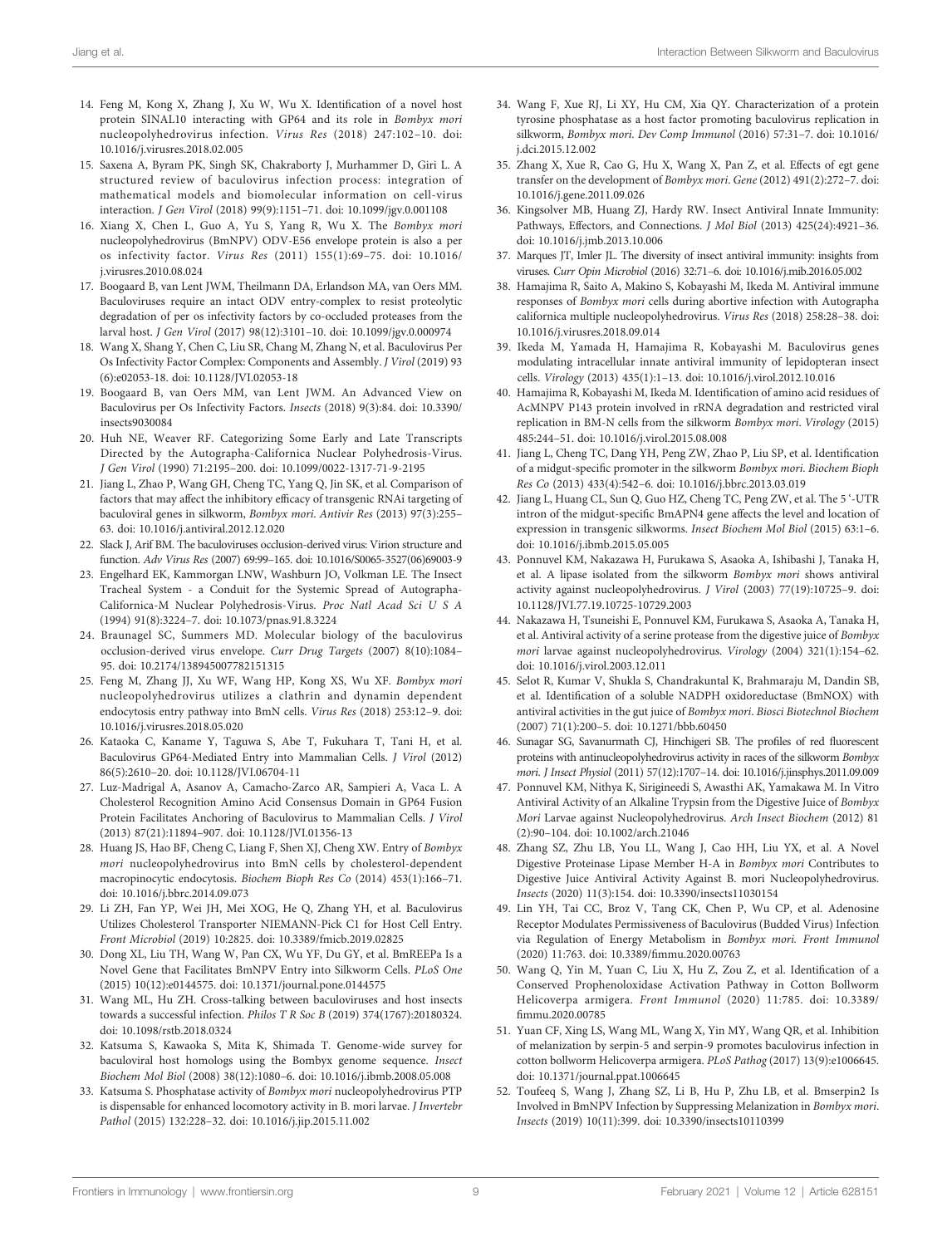- <span id="page-10-0"></span>53. Makino S, Hamajima R, Saito A, Tomizaki M, Iwamoto A, Kobayashi M, et al. Bombyx mori homolog of tumor suppressor p53 is involved in apoptosis-mediated antiviral immunity of B-mori cells infected with nucleopolyhedrovirus. Dev Comp Immunol (2018) 84:133–41. doi: [10.1016/j.dci.2018.02.009](https://doi.org/10.1016/j.dci.2018.02.009)
- 54. Jiang L, Liu WQ, Guo HZ, Dang YH, Cheng TC, Yang WY, et al. Distinct Functions of Bombyx mori Peptidoglycan Recognition Protein 2 in Immune Responses to Bacteria and Viruses. Front Immunol (2019) 10:776. doi: 10.3389/fi[mmu.2019.00776](https://doi.org/10.3389/fimmu.2019.00776)
- 55. Clem RJ. The role of apoptosis in defense against baculovirus infection in insects. Curr Topics Microbiol Immunol (2005) 289:113–29. doi: [10.1007/3-](https://doi.org/10.1007/3-540-27320-4_5) [540-27320-4\\_5](https://doi.org/10.1007/3-540-27320-4_5)
- 56. Timmer JC, Salvesen GS. Caspase substrates. Cell Death Differ (2007) 14 (1):66–72. doi: [10.1038/sj.cdd.4402059](https://doi.org/10.1038/sj.cdd.4402059)
- 57. Courtiade J, Pauchet Y, Vogel H, Heckel DG. A comprehensive characterization of the caspase gene family in insects from the order Lepidoptera. BMC Genomics (2011) 12:357. doi: [10.1186/1471-2164-12-357](https://doi.org/10.1186/1471-2164-12-357)
- 58. Hamajima R, Iwamoto A, Tomizaki M, Suganuma I, Kitaguchi K, Kobayashi M, et al. Functional analysis of inhibitor of apoptosis 1 of the silkworm Bombyx mori. Insect Biochem Mol Biol (2016) 79:97–107. doi: [10.1016/j.ibmb.](https://doi.org/10.1016/j.ibmb.2016.10.012) [2016.10.012](https://doi.org/10.1016/j.ibmb.2016.10.012)
- 59. Huang N, Wu WB, Yang K, Passarelli AL, Rohrmann GF, Clem RJ. Baculovirus Infection Induces a DNA Damage Response That Is Required for Efficient Viral Replication. J Virol (2011) 85(23):12547–56. doi: [10.1128/](https://doi.org/10.1128/JVI.05766-11) [JVI.05766-11](https://doi.org/10.1128/JVI.05766-11)
- 60. Mitchell JK, Friesen PD. Baculoviruses Modulate a Proapoptotic DNA Damage Response To Promote Virus Multiplication. J Virol (2012) 86 (24):13542–53. doi: [10.1128/JVI.02246-12](https://doi.org/10.1128/JVI.02246-12)
- 61. Vandergaast R, Schultz KLW, Cerio RJ, Friesen PD. Active Depletion of Host Cell Inhibitor-of-Apoptosis Proteins Triggers Apoptosis upon Baculovirus DNA Replication. J Virol (2011) 85(16):8348–58. doi: [10.1128/JVI.00667-11](https://doi.org/10.1128/JVI.00667-11)
- 62. Vogel E, Santos D, Mingels L, Verdonckt TW, Vanden Broeck J. RNA Interference in Insects: Protecting Beneficials and Controlling Pests. Front Physiol (2019) 9:1912. doi: [10.3389/fphys.2018.01912](https://doi.org/10.3389/fphys.2018.01912)
- 63. Jayachandran B, Hussain M, Asgari S. RNA Interference as a Cellular Defense Mechanism against the DNA Virus Baculovirus. J Virol (2012) 86 (24):13729–34. doi: [10.1128/JVI.02041-12](https://doi.org/10.1128/JVI.02041-12)
- 64. van Mierlo JT, van Cleef KW, van Rij RP. Defense and counterdefense in the RNAi-based antiviral immune system in insects. Methods Mol Biol (2011) 721:3–22. doi: [10.1007/978-1-61779-037-9\\_1](https://doi.org/10.1007/978-1-61779-037-9_1)
- 65. Seitz H, Ghildiyal M, Zamore PD. Argonaute loading improves the 5' precision of both MicroRNAs and their miRNA\* strands in flies. Curr Biol (2008) 18(2):147–51. doi: [10.1016/j.cub.2007.12.049](https://doi.org/10.1016/j.cub.2007.12.049)
- 66. Wu P, Shang Q, Dweteh OA, Huang HL, Zhang SL, Zhong JB, et al. Over expression of bmo-miR-2819 suppresses BmNPV replication by regulating the BmNPV ie-1 gene in Bombyx mori. Mol Immunol (2019) 109:134–9. doi: [10.1016/j.molimm.2019.03.013](https://doi.org/10.1016/j.molimm.2019.03.013)
- 67. Kang LQ, Wang ML, Cao XL, Tang SM, Xia DG, Shen XJ, et al. Inhibition of expression of BmNPV cg30 by bmo-miRNA-390 is a host response to baculovirus invasion. Arch Virol (2018) 163(10):2719–25. doi: [10.1007/](https://doi.org/10.1007/s00705-018-3912-9) [s00705-018-3912-9](https://doi.org/10.1007/s00705-018-3912-9)
- 68. Wang GH, Jiang L, Zhu L, Cheng TC, Niu WH, Yan YF, et al. Characterization of Argonaute family members in the silkworm, Bombyx mori. Insect Sci (2013) 20(1):78–91. doi: [10.1111/j.1744-7917.2012.01555.x](https://doi.org/10.1111/j.1744-7917.2012.01555.x)
- 69. Hua X, Li B, Song L, Hu C, Li X, Wang D, et al. Stimulator of interferon genes (STING) provides insect antiviral immunity by promoting Dredd caspase-mediated NF-kappaB activation. J Biol Chem (2018) 293(30):11878– 90. doi: [10.1074/jbc.RA117.000194](https://doi.org/10.1074/jbc.RA117.000194)
- 70. Lu P, Pan Y, Yang YH, Zhu FF, Li CJ, Guo ZJ, et al. Discovery of anti-viral molecules and their vital functions in Bombyx mori. J Invertebr Pathol (2018) 154:12–8. doi: [10.1016/j.jip.2018.02.012](https://doi.org/10.1016/j.jip.2018.02.012)
- 71. Liu TH, Dong XL, Pan CX, Du GY, Wu YF, Yang JG, et al. A newly discovered member of the Atlastin family, BmAtlastin-n, has an antiviral effect against BmNPV in Bombyx mori. Sci Rep-Uk (2016) 6:28946. doi: [10.1038/srep28946](https://doi.org/10.1038/srep28946)
- 72. Jiang L, Xie EY, Guo HZ, Sun Q, Liuli HY, Wang YM, et al. Heat shock protein 19.9 (Hsp19.9) from Bombyx mori is involved in host protection

against viral infection. Dev Comp Immunol (2021) 114:103790. doi: [10.1016/](https://doi.org/10.1016/j.dci.2020.103790) [j.dci.2020.103790](https://doi.org/10.1016/j.dci.2020.103790)

- 73. Chen TT, Tan LR, Hu N, Dong ZQ, Hu ZG, Jiang YM, et al. C-lysozyme contributes to antiviral immunity in Bombyx mori against nucleopolyhedrovirus infection. J Insect Physiol (2018) 108:54–60. doi: [10.1016/j.jinsphys.2018.05.005](https://doi.org/10.1016/j.jinsphys.2018.05.005)
- 74. Hu ZG, Dong ZQ, Dong FF, Zhu Y, Chen P, Lu C, et al. Identification of a PP2A gene in Bombyx mori with antiviral function against B. mori nucleopolyhedrovirus. Insect Sci (2020) 27(4):687–96. doi: [10.1111/1744-](https://doi.org/10.1111/1744-7917.12678) [7917.12678](https://doi.org/10.1111/1744-7917.12678)
- 75. Guo HZ, Xu GW, Wang BB, Xia F, Sun Q, Wang YM, et al. Phosphoenolpyruvate carboxykinase is involved in antiviral immunity against Bombyx mori nucleopolyhedrovirus. Dev Comp Immunol (2019) 92:193–8. doi: [10.1016/j.dci.2018.11.015](https://doi.org/10.1016/j.dci.2018.11.015)
- 76. Yin HC, Shao SL, Jiang XJ, Xie PY, Sun WS, Yu TF. Interactions between Autophagy and DNA Viruses. Viruses-Basel (2019) 11(9):776. doi: [10.3390/](https://doi.org/10.3390/v11090776) [v11090776](https://doi.org/10.3390/v11090776)
- 77. Wang L, Xiao Q, Zhou XL, Zhu Y, Dong ZQ, Chen P, et al. Bombyx mori Nuclear Polyhedrosis Virus (BmNPV) Induces Host Cell Autophagy to Benefit Infection. Viruses-Basel (2018) 10(1):14. doi: [10.3390/v10010014](https://doi.org/10.3390/v10010014)
- 78. Clem RJ. Baculoviruses and apoptosis: the good, the bad, and the ugly. Cell Death Differ (2001) 8(2):137–43. doi: [10.1038/sj.cdd.4400821](https://doi.org/10.1038/sj.cdd.4400821)
- Clem RJ. Baculoviruses and apoptosis: a diversity of genes and responses. Curr Drug Targets (2007) 8(10):1069–74. doi: [10.2174/138945007782151405](https://doi.org/10.2174/138945007782151405)
- 80. Chen P, Kang TT, Bao XY, Dong ZQ, Zhu Y, Xiao WF, et al. Evolutionary and functional analyses of the interaction between the Bombyx mori inhibitor of apoptosis (IAP) and nucleopolyhedrovirus IAPs. Insect Sci (2020) 27(3):463–74. doi: [10.1111/1744-7917.12664](https://doi.org/10.1111/1744-7917.12664)
- 81. Vandergaast R, Mitchell JK, Byers NM, Friesen PD. Insect Inhibitor-of-Apoptosis (IAP) Proteins Are Negatively Regulated by Signal-Induced N-Terminal Degrons Absent within Viral IAP Proteins. J Virol (2015) 89 (8):4481–93. doi: [10.1128/JVI.03659-14](https://doi.org/10.1128/JVI.03659-14)
- 82. Byers NM, Vandergaast RL, Friesen PD. Baculovirus Inhibitor-of-Apoptosis Op-IAP3 Blocks Apoptosis by Interaction with and Stabilization of a Host Insect Cellular IAP. J Virol (2016) 90(1):533–44. doi: [10.1128/JVI.02320-15](https://doi.org/10.1128/JVI.02320-15)
- 83. Bump NJ, Hackett M, Hugunin M, Seshagiri S, Brady K, Chen P, et al. Inhibition of Ice Family Proteases by Baculovirus Antiapoptotic Protein P35. Science (1995) 269(5232):1885–8. doi: [10.1126/science.7569933](https://doi.org/10.1126/science.7569933)
- 84. Nakanishi T, Shimada T, Katsuma S. Characterization of a Bombyx mori nucleopolyhedrovirus mutant lacking both fp25K and p35. Virus Genes (2010) 41(1):144–8. doi: [10.1007/s11262-010-0492-5](https://doi.org/10.1007/s11262-010-0492-5)
- 85. Jabbour AM, Ekert PG, Coulson EJ, Knight MJ, Ashley DM, Hawkins CJ. The p35 relative, p49, inhibits mammalian and Drosophila caspases including DRONC and protects against apoptosis. Cell Death Differ (2002) 9(12):1311–20. doi: [10.1038/sj.cdd.4401135](https://doi.org/10.1038/sj.cdd.4401135)
- 86. Guy MP, Friesen PD. Reactive-site cleavage residues confer target specificity to baculovirus P49, a dimeric member of the P35 family of caspase inhibitors. J Virol (2008) 82(15):7504–14. doi: [10.1128/JVI.00231-08](https://doi.org/10.1128/JVI.00231-08)
- 87. Yamada H, Kitaguchi K, Hamajima R, Kobayashi M, Ikeda M. Novel Apoptosis Suppressor Apsup from the Baculovirus Lymantria dispar Multiple Nucleopolyhedrovirus Precludes Apoptosis by Preventing Proteolytic Processing of Initiator Caspase Dronc. J Virol (2013) 87 (23):12925–34. doi: [10.1128/JVI.02065-13](https://doi.org/10.1128/JVI.02065-13)
- 88. Ding SW, Voinnet O. Antiviral immunity directed by small RNAs. Cell (2007) 130(3):413–26. doi: [10.1016/j.cell.2007.07.039](https://doi.org/10.1016/j.cell.2007.07.039)
- 89. Mehrabadi M, Hussain M, Matindoost L, Asgari S. The Baculovirus Antiapoptotic p35 Protein Functions as an Inhibitor of the Host RNA Interference Antiviral Response. J Virol (2015) 89(16):8182–92. doi: [10.1128/JVI.00802-15](https://doi.org/10.1128/JVI.00802-15)
- 90. Singh J, Singh CP, Bhavani A, Nagaraju J. Discovering microRNAs from Bombyx mori nucleopolyhedrosis virus. Virology (2010) 407(1):120–8. doi: [10.1016/j.virol.2010.07.033](https://doi.org/10.1016/j.virol.2010.07.033)
- 91. Singh CP, Singh J, Nagaraju J. bmnpv-miR-3 facilitates BmNPV infection by modulating the expression of viral P6.9 and other late genes in Bombyx mori. Insect Biochem Mol Biol (2014) 49:59–69. doi: [10.1016/j.ibmb.2014.03.008](https://doi.org/10.1016/j.ibmb.2014.03.008)
- 92. Singh CP, Singh J, Nagaraju J. A baculovirus-encoded MicroRNA (miRNA) suppresses its host miRNA biogenesis by regulating the exportin-5 cofactor Ran. J Virol (2012) 86(15):7867–79. doi: [10.1128/JVI.00064-12](https://doi.org/10.1128/JVI.00064-12)